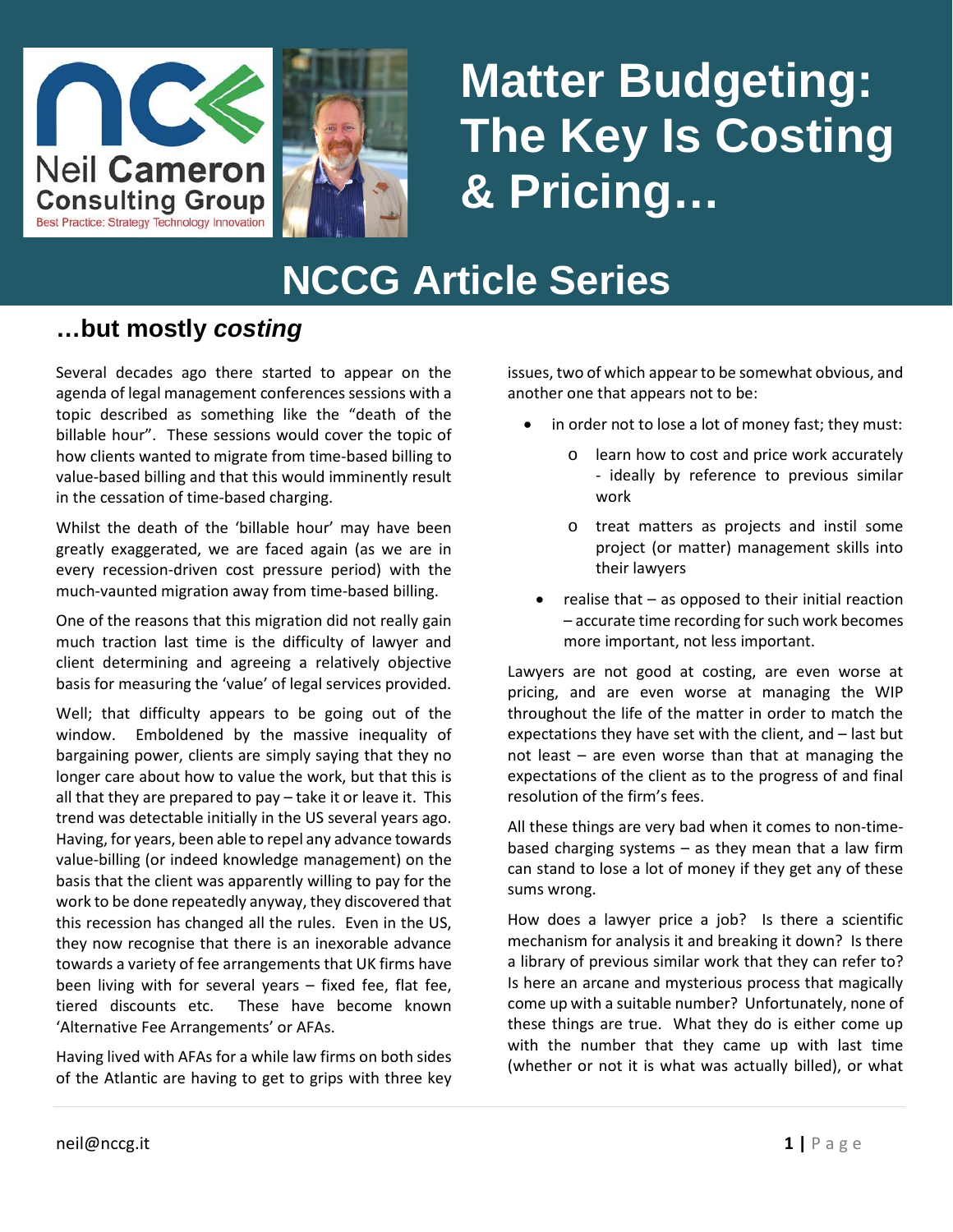## **NCCG Article Series**

they think it ought to cost. Again, unfortunately, neither of these things results in a particularly good guess.

Why does this happen? Because most lawyers what mathematicians call "heuristics", or what the rest of us might characterize as a "finger in the air" methodology when it comes to reckoning how much a job will cost. They are disinclined to engage in any sophisticated research or analysis.

They will "take a view" that the work will cost about \$50,000 – sometimes on the basis of cost (i.e. how much time it will take by which resource), sometimes on the basis of price (i.e. what they think the client will bear)  $$ without necessarily thinking of the relationship between the two different things.

All research and experience shows that they will be optimistic – that is, they will figure on how long it *should* take – rather than how long it is *likely* to take, bearing in mind the vagaries of the client's (or other third parties') behaviour and not including two other key factors: firstly, the overall transaction management overhead that is likely to fall on the firm, and secondly, contingency.

As a result the fee estimate is very likely to be too low. This means that at the end of the matter, when the firm has racked up \$70,000 in fees as opposed to the \$50,000 that the partner told the client it was going to cost – much of that time ends up being written off. This – naturally – has a direct effect on a firm's overall fee realization, straight off the bottom line.

One of the problems is the inability to learn from previous inaccurate guesses, of which more later, and the other problem is that lawyers do not get the first step right. The first step is this: costing must be totally distinguished from pricing, and that costing comes first. Instead they appear to conflate the two and come up with a 'cost' or a 'price' as if the words are synonymous. They are not synonymous, and the difference between the two is more commonly known as 'profit'.

Best practice is that a lawyer should first consider how much legal effort needs to be applied to getting the work done; this should be done by breaking the matter up into discrete logical elements (stages, phases or whatever

words they prefer) and then estimate the amount of work that needs to be performed by each type of lawyer (partner, associate, trainee etc). On the basis of this the *cost* of the work can be calculated.

Then, and only then, they can work on the *price*; what the market in general, and the client in particular, is willing to pay. This is something that cannot be calculated as logically as the cost, but an experienced partner should have an idea what it will be. More often than not, nowadays, the client will already have indicated what they are prepared to pay in any event. Naturally one would hope that the difference between the cost (at standard fee rates) matches the price, or is lower; however, that is decreasingly the case. If the price is lower than the cost, then one would hope that the firm has guidelines about how much discount can be applied to fixed fee work, and at what stage they need to be subject to peer or supervisor review. Whatever the projected fees are, the right rates should be set into the system so that the fees are correctly valued on draft bills, and so that the firm has a more accurate estimate of future fee levels and cash flow.

Some partners may also need educating in the fact that some work simply is not worth doing and needs to be politely turned away.

In order to help with the process of more disciplined costing some firms have developed Excel spreadsheets which allow the partner to break down effort to simple stages and add the cost of the various required resources. However, these stages do not easily merge with the matter 'bucket' in the firm's practice management system to enable tracking and analysis. Fortunately, both the popular Elite and Aderant PMS software systems have recently developed additional modules to help with this process. They are functional systems and some thought has been applied to their user interface such that  $-$  given their complexity  $-$  one can imagine that partners will be able to get to grips with them in practice. The fact that they are integrated with the firm's main system means that time can easily be recorded against each separate stage so that an *ad hoc* analysis of actual effort against budget throughout the life of the matter can